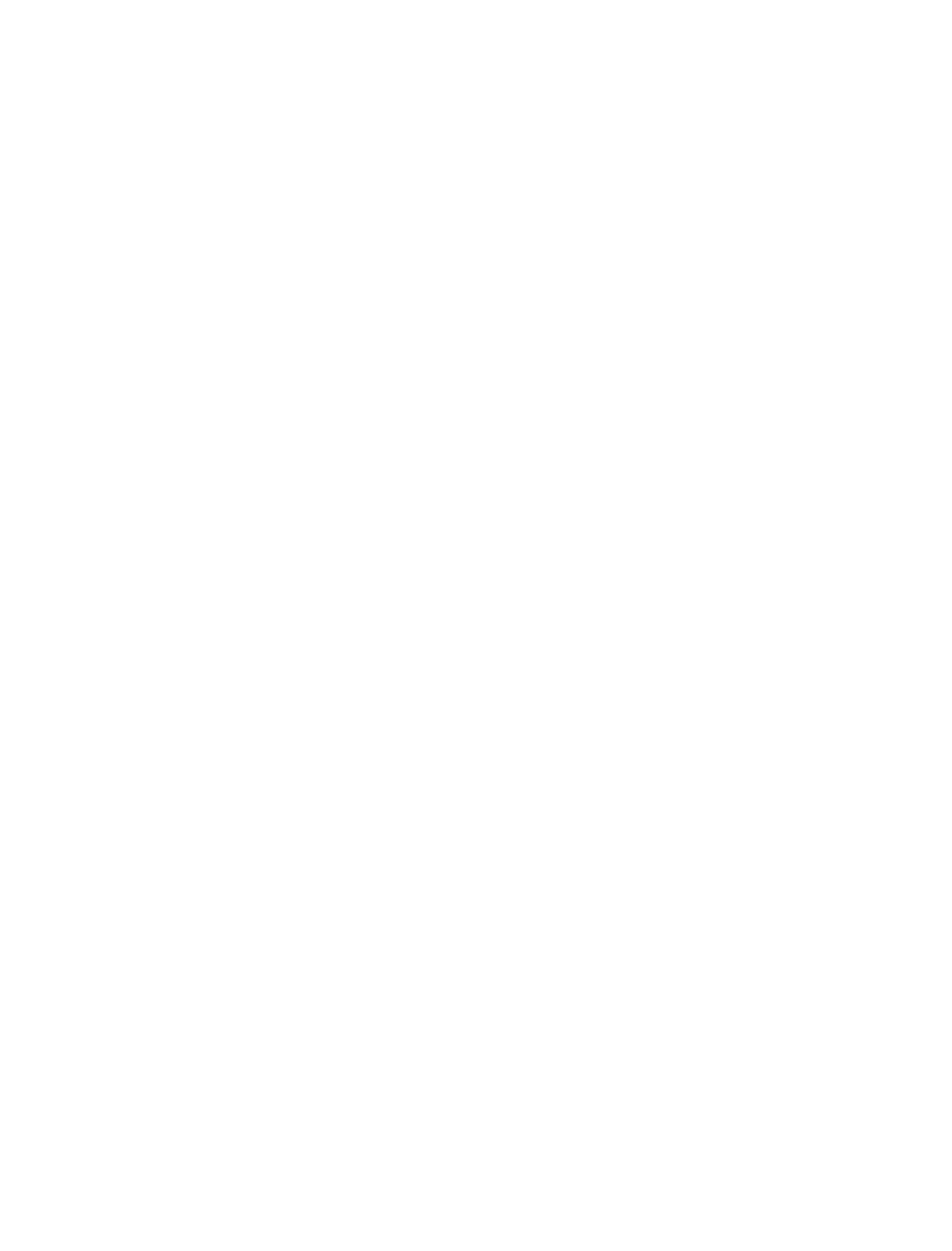| Projection       | Ocean surface layer |          |                      |          | 3,000 m depth |          |                                  |          |
|------------------|---------------------|----------|----------------------|----------|---------------|----------|----------------------------------|----------|
|                  | $\Delta pH$         | Date(AD) | $\Delta pCO_2$ (ppm) | Date(AD) | $\Delta pH$   | Date(AD) | $\Delta p$ CO <sub>2</sub> (ppm) | Date(AD) |
| A <sub>2</sub>   | $-0.529$            | 2175     | 876                  | 2175     | $-0.332$      | 4015     | 700                              | 4215     |
| <b>OS</b>        | $-0.269$            | 3545     | 328                  | 3725     | $-1.082$      | 2165     | 6.882                            | 2155     |
| GS1              | $-0.292$            | 3735     | 353                  | 3915     | $-0.306$      | 5465     | 635                              | 5745     |
| GS <sub>10</sub> | $-0.219$            | 5405     | 262                  | 5735     | $-0.450$      | 2915     | 1.060                            | 2945     |
| GS <sub>2</sub>  | $-0.160$            | 2145     | 156                  | 2145     | $-0.171$      | 11315    | 321                              | 13215    |
| GS <sub>3</sub>  | $-0.158$            | 2115     | 153                  | 2115     | $-0.088$      | 3385     | 148                              | 3535     |
| AG               | $-0.134$            | 2065     | 126                  | 2065     | $-0.081$      | 3285     | 119                              | 3405     |

<span id="page-2-0"></span>**Table 1** | **Amount and timing of maximum changes of projection results for ocean mean pH and** *p***CO<sup>2</sup> in the surface layer and at 3,000 m depth.**

more than one unit but surface-ocean pH decreases much less than in the A2 projection. In addition, this injection causes a mean *p*CO<sup>2</sup> increase at 3,000 m depth of almost 7,000 ppm [\(Table](#page-2-0) [1\)](#page-2-0). Both increased acidity and  $pCO<sub>2</sub>$  can adversely affect deep-sea life<sup>[17,](#page-3-11)[18](#page-3-12)</sup>. Atmosphere warming drops slightly after the initial warming peak but rises again to 3.5  $^{\circ} \text{C}$  by an 4000 as some sequestered CO<sub>2</sub> leaks to the atmosphere over ocean circulation and mixing timescales [\(Fig.](#page-1-0) [2c](#page-1-0)). Subsequently, the OS projection follows closely the A2 projection and suffers similar large 'dead zone' volume increase [\(Fig.](#page-1-0) [2f](#page-1-0)) and probable large sea level rise. Ocean  $CO<sub>2</sub>$  injection also leads to very low carbonate ion concentration  $(<15 \mu mol kg^{-1})$ at depth and enhanced CaCO<sub>3</sub> dissolution in sediments that acts to suppress oceanic, and thereby atmospheric,  $CO<sub>2</sub>$ . However, ocean circulation and mixing limits sediment exposure to such low carbonate ion concentrations to times much shorter than  $CaCO<sub>3</sub>$ dissolution timescales and not so much extra  $CaCO<sub>3</sub>$  is dissolved. By AD 10000 this has led to an extra ocean carbon inventory of 115 GtC and an extra atmospheric  $pCO<sub>2</sub>$  drawdown of only 5 ppm compared with the A2 projection [\(Fig.](#page-1-0) [2a](#page-1-0),d).

Geological storage sites for  $CO<sub>2</sub>$  vary greatly in type and location whereby deep saline formations provide by far the largest potential storage capacity<sup>[1](#page-3-0)[,15](#page-3-13)</sup>. Great heterogeneity in storage sites and conditions at them makes direct modelling of the total leakage of geologically stored  $CO<sub>2</sub>$  very difficult. Thus, I base my projections on the Intergovernmental Panel on Climate Change (IPCC) conclusion<sup>[1](#page-3-0)</sup> that the fraction retained in appropriately selected and managed geological reservoirs is very likely to exceed 99% over 100 years and is likely to exceed 99% over 1,000 years. In addition, as a 'worst case' leakage scenario I also consider 99% retention over 10 years. The time evolution of the geologically stored,  $CO<sub>2</sub>$  reservoir,  $G(t)$ , consistent with these assumptions may be expressed as

$$
\frac{dG(t)}{dt} = S(t) - aG(t)
$$

where  $S(t)$  is the sequestration rate [\(Fig.](#page-0-0) [1\)](#page-0-0) and  $aG(t)$  is the leakage rate, whereby *a* is an inverse-leakage timescale. I consider three onshore geological storage projections, GS1, GS2 and GS3, with leakage to the atmosphere and *a* equal to  $1 \times 10^{-3}$ ,  $1 \times 10^{-4}$  and  $1 \times 10^{-5}$  yr<sup>-1</sup> from the above [\(Fig.](#page-1-0) [2b](#page-1-0)).

As for the ocean storage projection, all onshore geological storage projections show mitigation of much of the initial warming of the A2 projection [\(Fig.](#page-1-0) [2\)](#page-1-0). Later on, 'rapidly leaking' projection GS1 has higher  $pCO<sub>2</sub>$  and even more atmosphere and ocean warming and ocean oxygen depletion than the OS projection. Indeed, after several thousand years,  $pCO<sub>2</sub>$  and atmosphere warming of the GS1 projection even exceed those of the A2 projection with no sequestration. This is consistent with and extends earlier results for shorter projections with faster leakage<sup>[4](#page-3-3)</sup>. The extra, long-term warming extends far into the future, fostering more ocean warming and ocean oxygen depletion than in the A2 projection then.

'Moderately leaking' projection GS2 shows greatly reduced  $pCO<sub>2</sub>$ , atmosphere and ocean warming, ocean acidification and ocean 'dead zone' volume for more than 10,000 years, compared with the A2 projection [\(Fig.](#page-1-0) [2\)](#page-1-0). Subsequently, these properties increase to exceed those of the A2 projection. For 'weakly leaking' projection GS3, atmospheric  $pCO<sub>2</sub>$  drops below 350 ppm by  $AD$  2890 and remains below this level [\(Fig.](#page-1-0) [2a](#page-1-0)). Likewise, atmospheric warming decreases rapidly to levels slightly above present-day global warming and initial evolutions of ocean warming, acidification and oxygen depletion are similar to the AG projection. Subsequently, the GS3 projection diverges towards the A2 projection, exhibiting slow enhancement of 'dead zone' volume during the last two-thirds of the projection. A 'best case' projection with no leakage from geological storage would converge to very near the AG projection after several hundred years.

I also consider a projection, GS1O, for storage in deepocean sediments, with *a* as for GS1 but with leakage to the ocean, distributed as in the OS projection. The GS1O projection also shows initial mitigation [\(Fig.](#page-1-0) [2\)](#page-1-0). In this 'rapidly leaking' projection, atmosphere warming and surface-ocean acidification are significantly decreased and delayed compared with the GS1 projection, although the GS1O projection also approaches the A2 projection later on [\(Fig.](#page-1-0) [2;](#page-1-0) [Table](#page-2-0) [1\)](#page-2-0). Furthermore, as the timescale of this leakage is much greater than that of sequestration, the impact of the GS1O projection on deep-ocean conditions is much less than for the OS projection [\(Table](#page-2-0) [1\)](#page-2-0). For these and other reasons such as potential  $CO<sub>2</sub>$  immobilization in deep-sea sediments<sup>[19](#page-3-14)</sup>,  $CO<sub>2</sub>$  storage in offshore sediments may be preferable to onshore geological storage or ocean storage. However, the storage capacity of suitable offshore sediment reservoirs is uncertain<sup>[20](#page-3-15)</sup>.

 $CO<sub>2</sub>$  storage would have to last for tens of thousands of years to avoid strong, delayed global warming and marked Earth system changes such as vast expansion of ocean 'dead zones'. This is much longer than  $4,000$  years claimed earlier<sup>[20](#page-3-15)</sup> from an apparent misinterpretation of carbon–climate models results<sup>[21](#page-3-16)</sup>. Deep-ocean sequestration cannot meet this storage criterion and brings with it serious ecological side effects and hardly any advantage from enhanced  $CaCO<sub>3</sub>$  dissolution. It is not clear whether geological sequestration could meet the above criterion, although storage in offshore sediments could help if suitable storage sites could be found. Even if massive, 'safe' sequestration could be implemented very soon, great reductions in net radiative forcing from non-CO<sub>2</sub> greenhouse gases and black carbon, as in the AG scenario, would also be needed to avoid warming greater than 2 °C above preindustrial levels in this century.

The carbon sequestration pathway presented here posits great human effort in the next two hundred years but subsequent human inaction in the spirit of 'out of sight, out of mind'. Alternatively, long-term leakage from the ocean or geological reservoirs could be actively countered by resequestration to stabilize climate at some desired level. However, there are serious concerns connected with